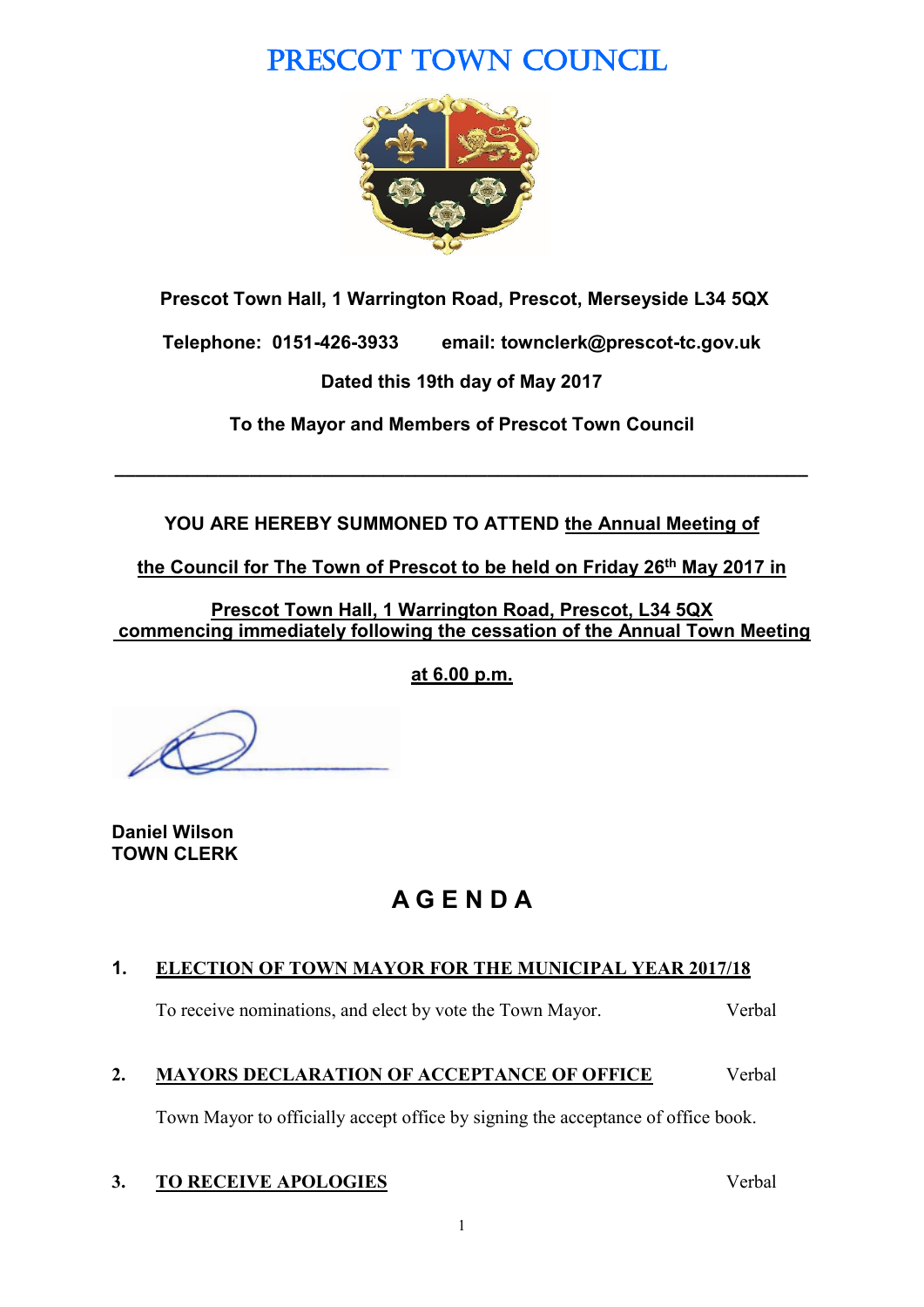## **4. DECLARATIONS OF INTEREST**

*In accordance with Standing Order 1.15, members are invited to indicate any interests they may have in relation to items on the agenda for the meeting.*

## **5. VOTE OF THANKS TO THE RETIRING TOWN MAYOR** Verbal

To receive:

- a) vote of thanks in recognition of the retiring Town Mayor;
- b) response from the retiring Town Mayor.

## **6. ELECTION OF DEPUTY MAYOR FOR THE MUNICIPAL YEAR 2017/18**

To receive nominations, and elect by vote the Deputy Town Mayor. Verbal

## **7. DEPUTY MAYORS DECLARATION OF ACCEPTANCE OF OFFICE** Verbal

Deputy Town Mayor to officially accept office by signing the acceptance of office book.

## 8. ANNOUNCEMENTS FROM THE COUNCIL LEADER Verbal

To receive announcements from the Leader of the Town Council.

## **FOR INFORMATION AND TO RECEIVE QUESTIONS FROM MEMBERS**

## **9. ANNOUNCEMENTS FROM THE TOWN CLERK** Verbal

To receive announcements from the Town Clerk.

## **FOR INFORMATION AND TO RECEIVE QUESTIONS FROM MEMBERS**

## **10. MINUTES OF THE PREVIOUS COUNCIL MEETING** (Pages 5-8)

To **APPROVE AND SIGN** the Minutes of the Town Council Meeting held on Friday 28<sup>th</sup> April 2017.

## **11. MINUTES OF THE COMMITTEES (**Pages 9-16)

To **NOTE** the minutes of the following committee meetings: -

Finance and General Purposes Committee –  $17<sup>th</sup>$  March 2017 and  $21<sup>st</sup>$  April 2017 Events Committee  $-15<sup>th</sup>$  March 2017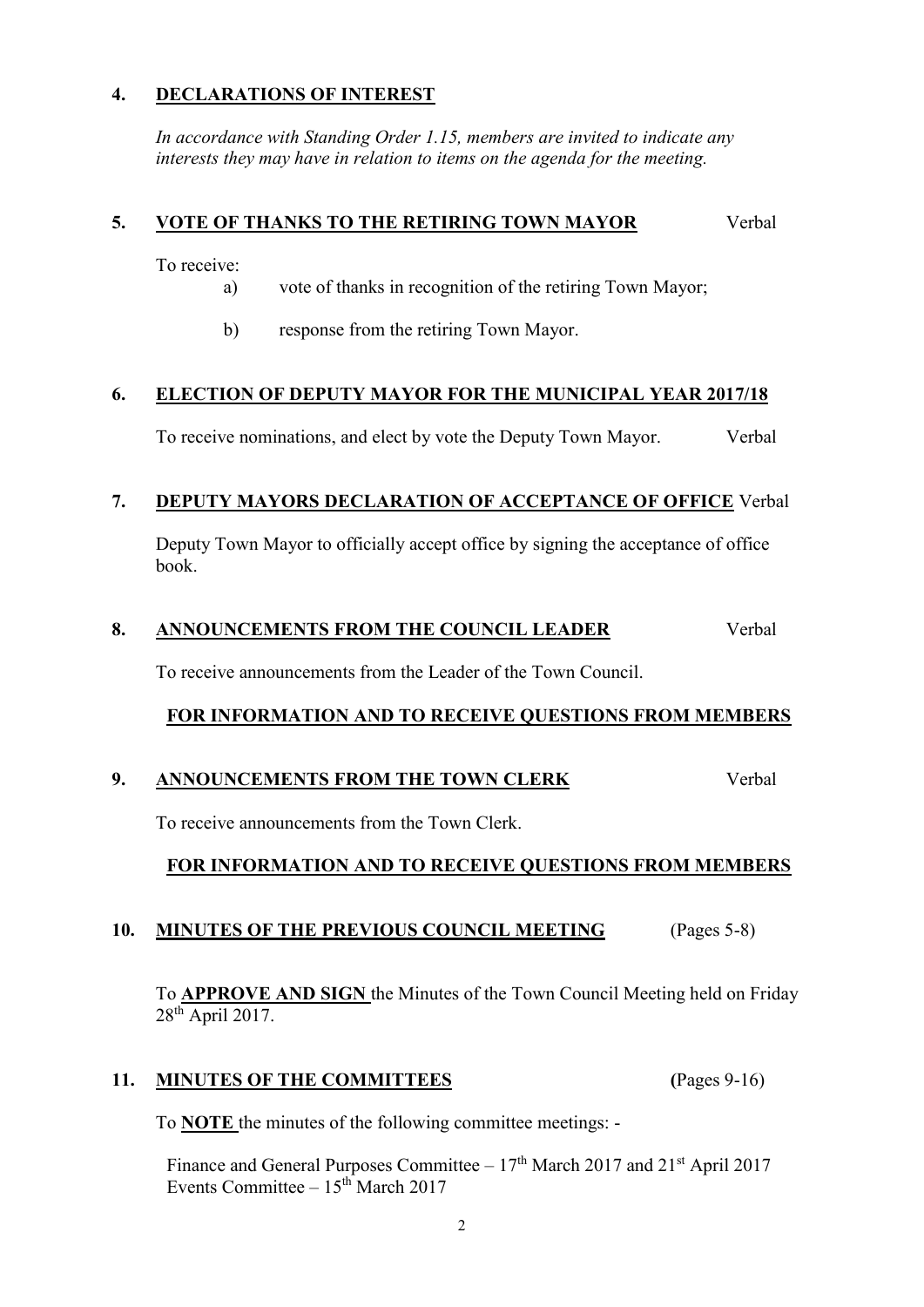## To receive the schedule of Town Mayor engagements.

#### **FOR INFORMATION ONLY**

#### **13. FUNDING APPLICATIONS** (Pages 19-22)

To **CONSIDER** and **APPROVE**, **DEFER** or **REJECT** any funding applications.

#### **14. TOWN COUNCIL COMMITTEES (2017/18)** (Pages 23-29)

To **APPOINT** Committees, **AGREE** terms of reference and membership of **Committees** 

#### **15. STANDING ORDERS & FINANCIAL REGULATIONS (2017/18)** (Pages 30-32)

To **APPROVE** the suggested amendments to the Town Council Standing Orders and Financial Regulations. Revised Standing Orders and Financial Regulations will not be submitted until any amendments have been agreed by Council, therefore members are requested to bring their own copies of Standing Orders and Financial Regulations 2016/17 to the meeting for review purposes.

## **16. REVIEW OF CHARTERS AND AGREEMENTS WITH OTHER LOCAL AUTHORITIES** (Pages 33-35)

To **REVIEW** the Town Councils charters and agreements with other local authorities.

#### **17. REPRESENTATIVES TO OUTSIDE BODIES (2017/18)** (Pages 36-37)

To **APPOINT** members to represent the Town Council on various outside bodies.

### **18. REVIEW OF COUNCIL INVENTORY AND LAND** (Pages 38-40)

Members are asked to **CONSIDER** the report and **AGREE** the recommendations contained within.

#### **19. TOWN COUNCIL INSURANCE COVER** (Pages 41-43)

Members are asked to **CONSIDER** the report and **AGREE** the recommendations contained within.

**12. MAYORAL ENGAGEMENTS** (Pages 17-18)